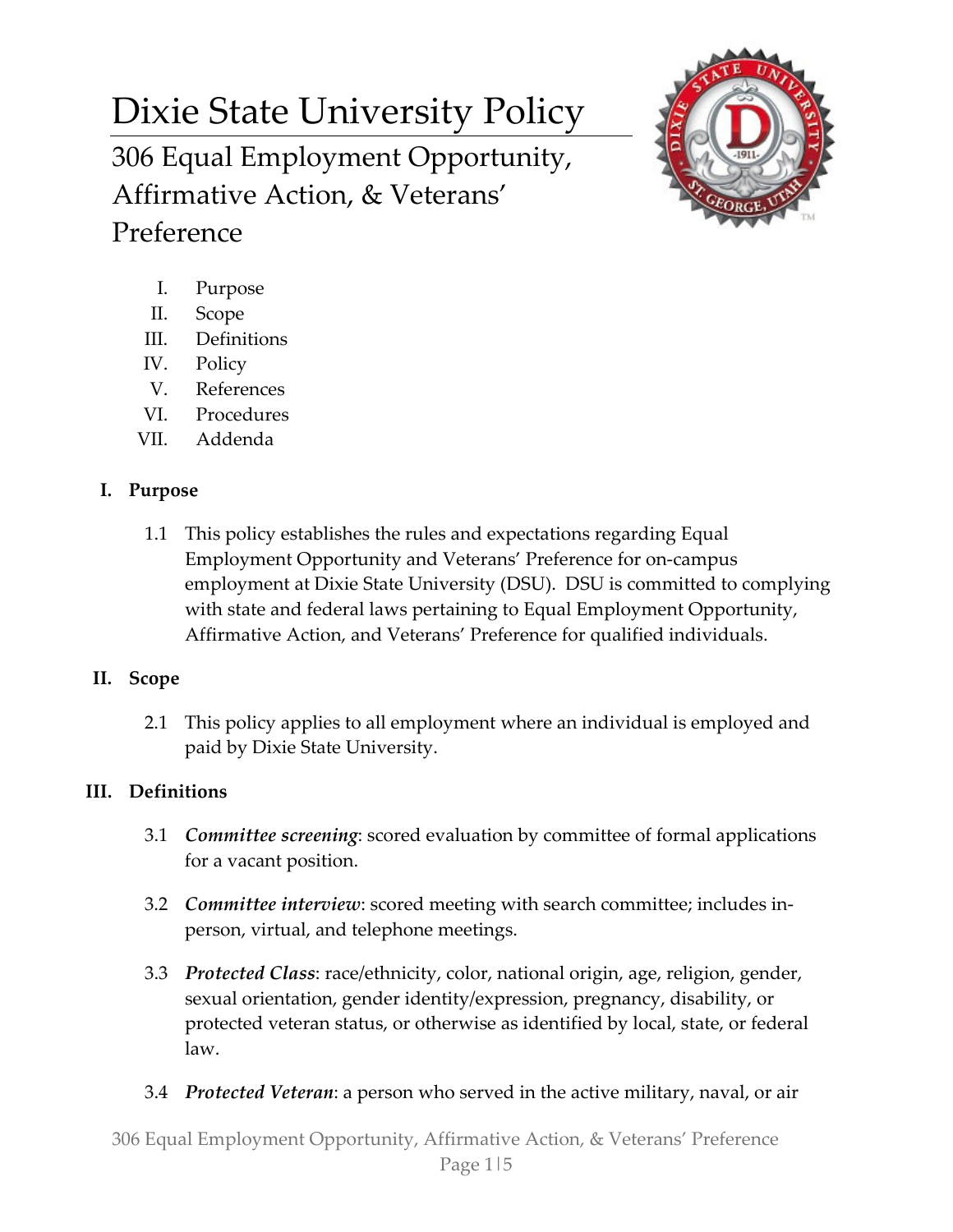service who meets the definition available through the United States Department of Labor Office of Federal Contract Compliance Programs (OFCCP) and the Vietnam Era Veterans' Readjustment Assistance Act of 1974 (VEVRAA) – see section 5.6 below.

3.5 *DD Form 214:* Certificate of Release or Discharge from Active Duty; a document of the United States Department of Defense, issued upon a military service member's retirement, separation, or discharge from active duty in the Armed Forces of the United States.

### **IV. Policy**

- 4.1 Dixie State University is committed to equal employment opportunity and affirmative action. The success of these efforts will benefit students, employees, and the University as an educational and service institution.
- 4.2 The University seeks to provide equal opportunity and the principle of nondiscrimination in all employment-related practices and decisions including but not limited to recruitment, hiring, compensation, benefits, terminations, supervision, training, promotion, and all other practices and decisions affecting University employment status, rights and privileges.
- 4.3 University executive, administrative, academic, and supervisory personnel exercising management responsibilities are required to take appropriate action to assure all employment-related practices and decisions are made without discrimination, harassment, or prejudicial treatment based on protected class.
- 4.4 Dixie State University recognizes the importance of including protected classes in all categories of the work force and in its educational programs.
- 4.5 Affirmative action and nondiscrimination under federal contract, as outlined in Federal Executive Order No. 11246 (as amended), requires the elimination of all prohibited discriminatory conditions.
	- 4.5.1 The institution will monitor gender and ethnic balance in its departments and make a concerted effort to correct any imbalances.
	- 4.5.2 Where affirmative action is required, the University will make additional effort to recruit and employ qualified members of groups which are underrepresented.
	- 4.5.3 Affirmative action does not require that the University eliminate or dilute standards or criteria which are necessary for successful job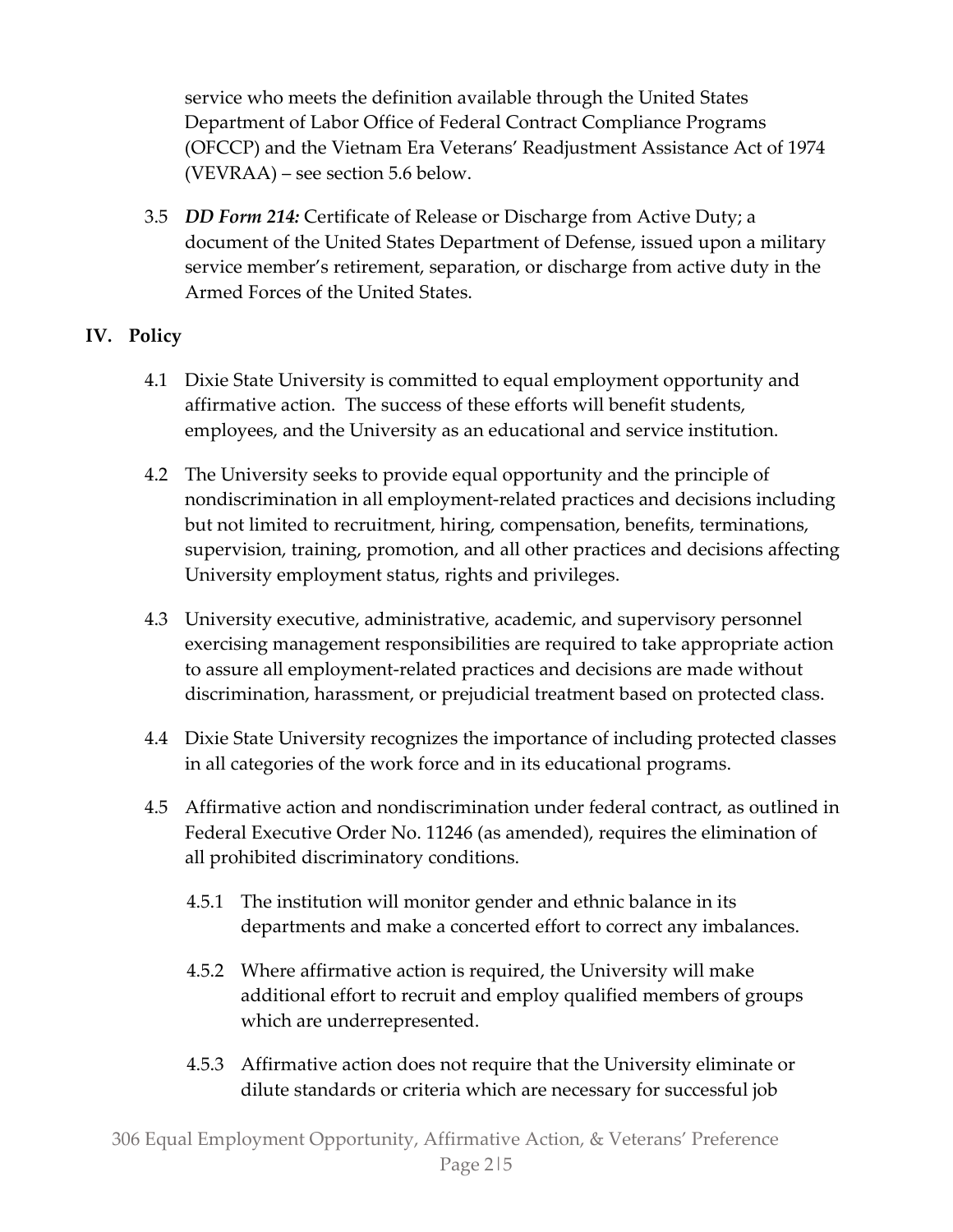performance.

- 4.5.3.1 The Federal Executive Order does, however, allow for preference of minorities and women to address imbalances.
- 4.5.4 Affirmative action requires that any standards or criteria which have had an effect of excluding any individual with regard to protected class be eliminated, unless it can be demonstrated that they are conditions necessary for successful job performance.
- 4.6 The University's approved Affirmative Action Plan and Annual Report, as amended and modified yearly, shall be made available to any University personnel upon request. All members of the University community are expected to support the Affirmative Action Plan and to further its objectives in ways consistent with University Policies and Procedures.
	- 4.6.1 Overall responsibility for Equal Employment Opportunity and the Affirmative Action Program rests with the University President.
	- 4.6.2 Specific responsibility for implementation and monitoring of the Equal Employment Opportunity and the Affirmative Action Program rests with the Executive Director of Human Resources.
	- 4.6.3 The University has established grievance procedures to investigate and settle complaints by employees claiming they have been subjected to discriminatory treatment in violation of University policy. In addition, it is a violation of University policy for any University employee to retaliate in any manner against an employee because of the filing of a discrimination complaint or because of supporting or assisting in the filing or investigation of such a complaint.
- 4.7 To qualify for preference under Veterans' Preference under Utah State Code, an individual must meet at least one of the criteria below:
	- 4.7.1 An individual separated or retired under honorable conditions having served on active duty in the United States Armed Forces for more than 180 consecutive days, or
	- 4.7.2 An individual separated or retired under honorable conditions who is a member of the United States reserve component, and who served in a campaign or expedition for which a campaign medal has been authorized, or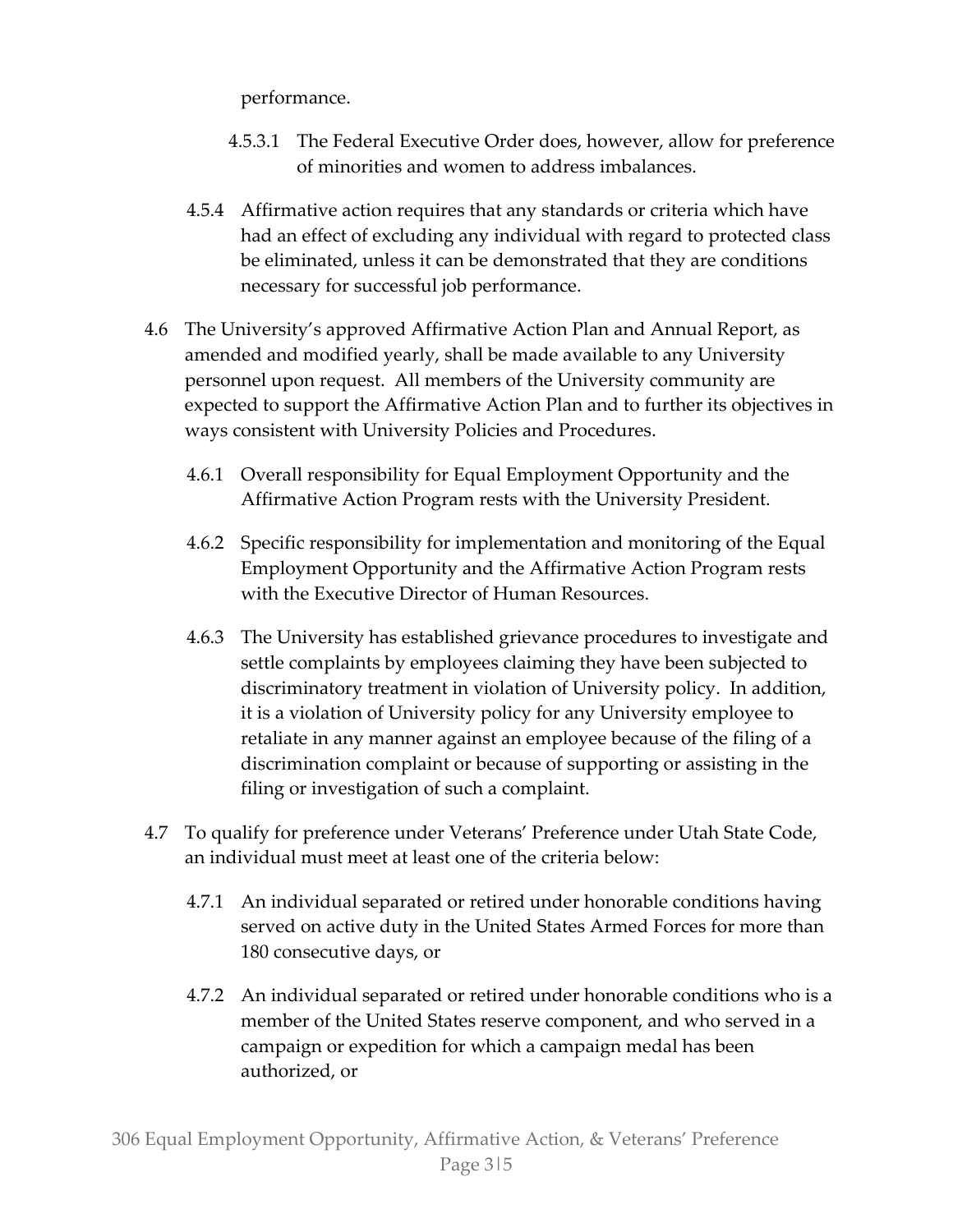- 4.7.3 An individual incurring an actual United States military service-related injury or disability, whether or not that person completed 180 days of active duty, or
- 4.7.4 An unmarried widow or widower of an individual who meets the definition of 4.7.1, 4.7.2, or 4.7.3 above.

#### **V. References**

- 5.1 DSU Hiring Procedures Faculty: https://humanresources.dixie.edu
- 5.2 DSU Hiring Procedures Staff: [https://humanresources.dixie.edu/hiring](https://humanresources.dixie.edu/hiring-procedures-staff/)[procedures-staff/](https://humanresources.dixie.edu/hiring-procedures-staff/)
- 5.3 Policy 154: Title IX, Harassment and Nondiscrimination
- 5.4 Policy 305: Hiring
- 5.5 Utah State Code, Title 71, Chapter 10: Veterans' Preference: [https://le.utah.gov/xcode/Title71/Chapter10/71-10.html?v=C71-](https://le.utah.gov/xcode/Title71/Chapter10/71-10.html?v=C71-10_1800010118000101) [10\\_1800010118000101](https://le.utah.gov/xcode/Title71/Chapter10/71-10.html?v=C71-10_1800010118000101)
- 5.6 Protected Veteran Classification under United States Department of Labor: <https://www.dol.gov/ofccp/posters/infographics/protectedvet.htm>
- 5.7 Federal Executive Order No. 11246: [https://www.dol.gov/ofccp/regs/compliance/ca\\_11246.htm](https://www.dol.gov/ofccp/regs/compliance/ca_11246.htm)

#### **VI. Procedures**

- 6.1 Applicants will have the opportunity to voluntarily disclose minority or protected veteran status when submitting a formal application.
	- 6.1.1 Applicants claiming Protected Veteran status must submit the required documentation (DD Form 214 and Veteran Preference Eligibility Notice) to the Human Resources Office upon application to be eligible for preference.
	- 6.1.2 An individual who meets one or more of the following criteria will receive additional preference considerations:
		- 6.1.2.1 A disabled United States veteran separated or retired under honorable conditions, or
		- 6.1.2.2 A Purple Heart recipient, or

306 Equal Employment Opportunity, Affirmative Action, & Veterans' Preference Page 4|5